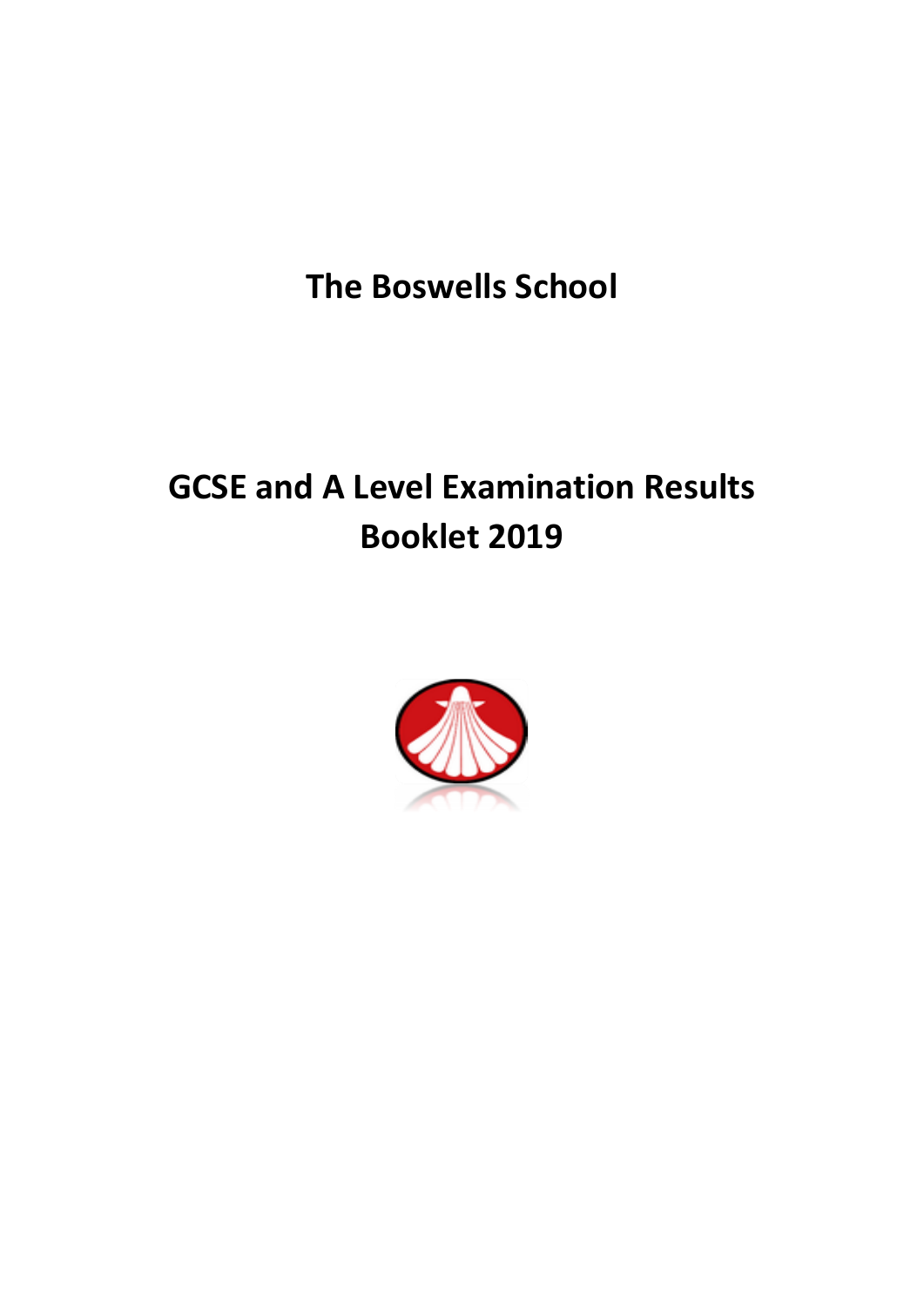#### **From the Headteacher**

I am very proud to report that students at The Boswells School have achieved outstanding results at GCSE and A level again this year, which builds on an excellent and long standing reputation for achieving high levels of academic success. 2019 was another superb year for The Boswells School with our GCSE and A Level results making us one of the highest performing non selective secondary schools in Essex.

At GCSE level, our Year 11 students made more progress from their starting points when they entered the school than any previous year group and made significantly more progress than students nationally (Progress 8 = 0.25).

83% of all students achieved a 'good pass' (Grade 4+) in English (either Language or Literature or both) and 71% of students achieved a good pass in Mathematics. Both of these measures are significantly above the national averages for these subject areas, as was the percentage of students achieving a 'strong pass (Grade 5+). We are also delighted that a number of students achieved Grade 9 in both of these subjects and that 35% of our students achieved the English Baccalaureate (compared to 24% nationally – 2018 data).

|                           |    | Boswells Grade   National Grade   Boswells Grade   National Grade |    |    |
|---------------------------|----|-------------------------------------------------------------------|----|----|
|                           | 4+ | 4+                                                                | 5+ | 5+ |
| <b>English Language</b>   | 74 | 62                                                                | 55 | 45 |
| <b>English Literature</b> | 79 | 74                                                                | 59 | 56 |
| <b>Mathematics</b>        | 71 | 60                                                                | 44 |    |

There were also a number of outstanding results in other GCSE subjects that were also significantly above the national average. Art & Design, Biology, Business Studies, Chemistry, Combined Science, Computer Science, Dance, Geography, German, History, Music, Physics, Religious Education and Spanish all achieved grades well above the national average. It is also extremely pleasing to note that over 20% of all grades awarded to our students were awarded a grade 7 or above and that the percentage of our students achieving at least one grade 9 was well above the national average.

In a national context where GCSE grade boundaries and pass marks are being pushed even higher, it is very pleasing to note that our students, once again, performed outstandingly. As well as securing such a high percentage of GCSE grades, I am also delighted that our Progress Measures and Value Added scores are so positive. This reflects the fact that all our students perform well above their target grades. We are a comprehensive school and our Progress Measures show that, regardless of academic ability on entry to the school, all our students perform well above the levels of progress expected.

Our A Level results were once again excellent and our 3 year ALPS rating is a high grade 3, which means our Sixth Form students consistently achieve well above the national average. 55% of all grades awarded were at A\*-B, 88% of all grades were at A\*-C and 99.7% of all grades awarded were pass grades in the 30 A Level subjects that the school offers. Our BTEC Level 3 results were also outstanding with no student achieving less than a 'Distinction': 44% achieved a Distinction\* and 56% achieved a Distinction.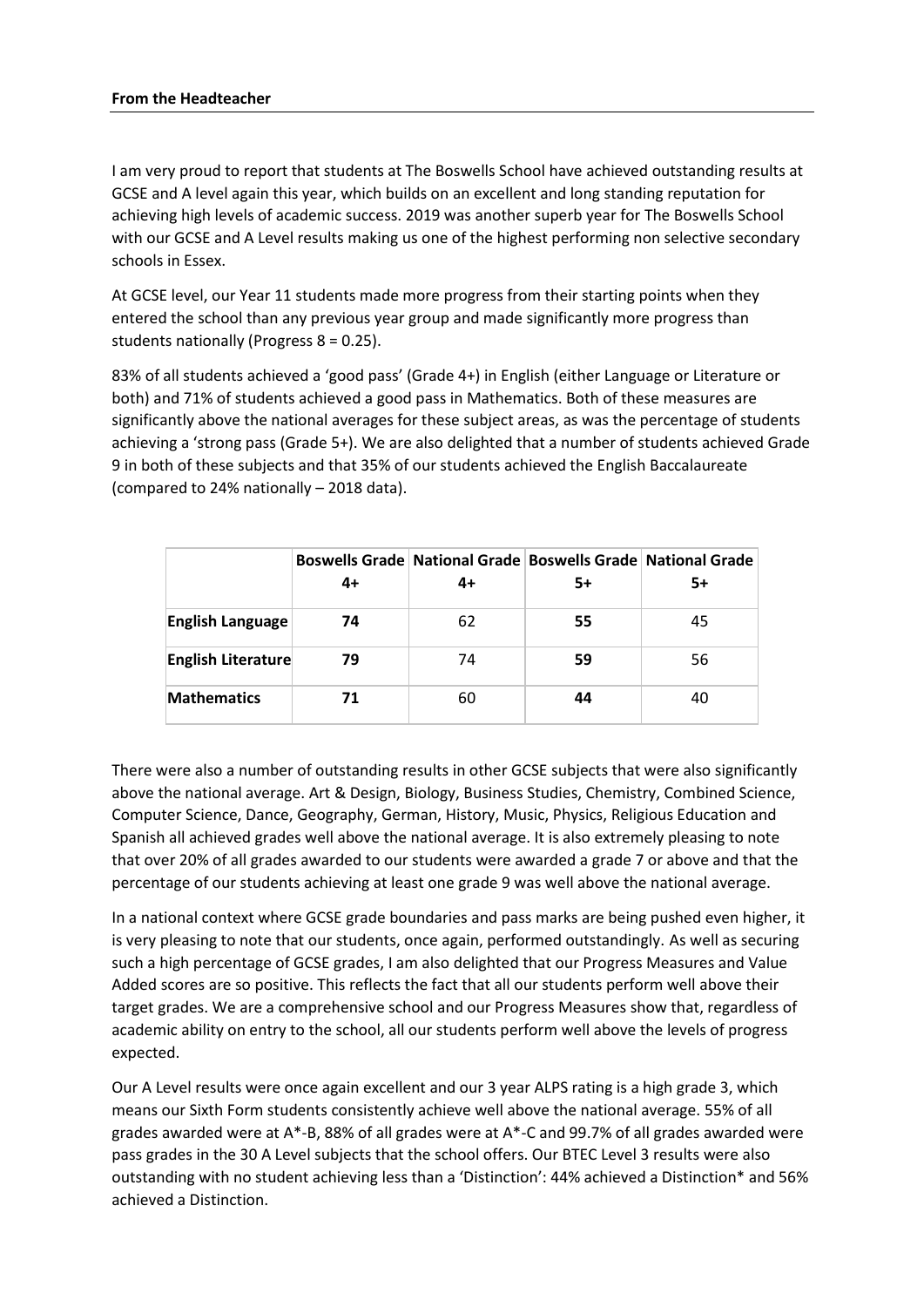Every single student worked incredibly hard and deserved their success. I would like to stress how impressive the performance of our students actually is. It has become more challenging to achieve the top grades in the new style GCSEs and A Levels but, despite this, we continue to produce outstanding results. I would like to thank the staff whose expertise and tireless support of the students has helped us achieve these results. Our continued high performance means that more and more of our students are achieving the highest levels attainment and are able to successfully make their next steps in their lives. Our results are significantly above the Essex schools average and the national average for performance at GCSE and A Level and we are proud to continue to produce such high levels of attainment.

Stephen Mansell Headteacher August 2019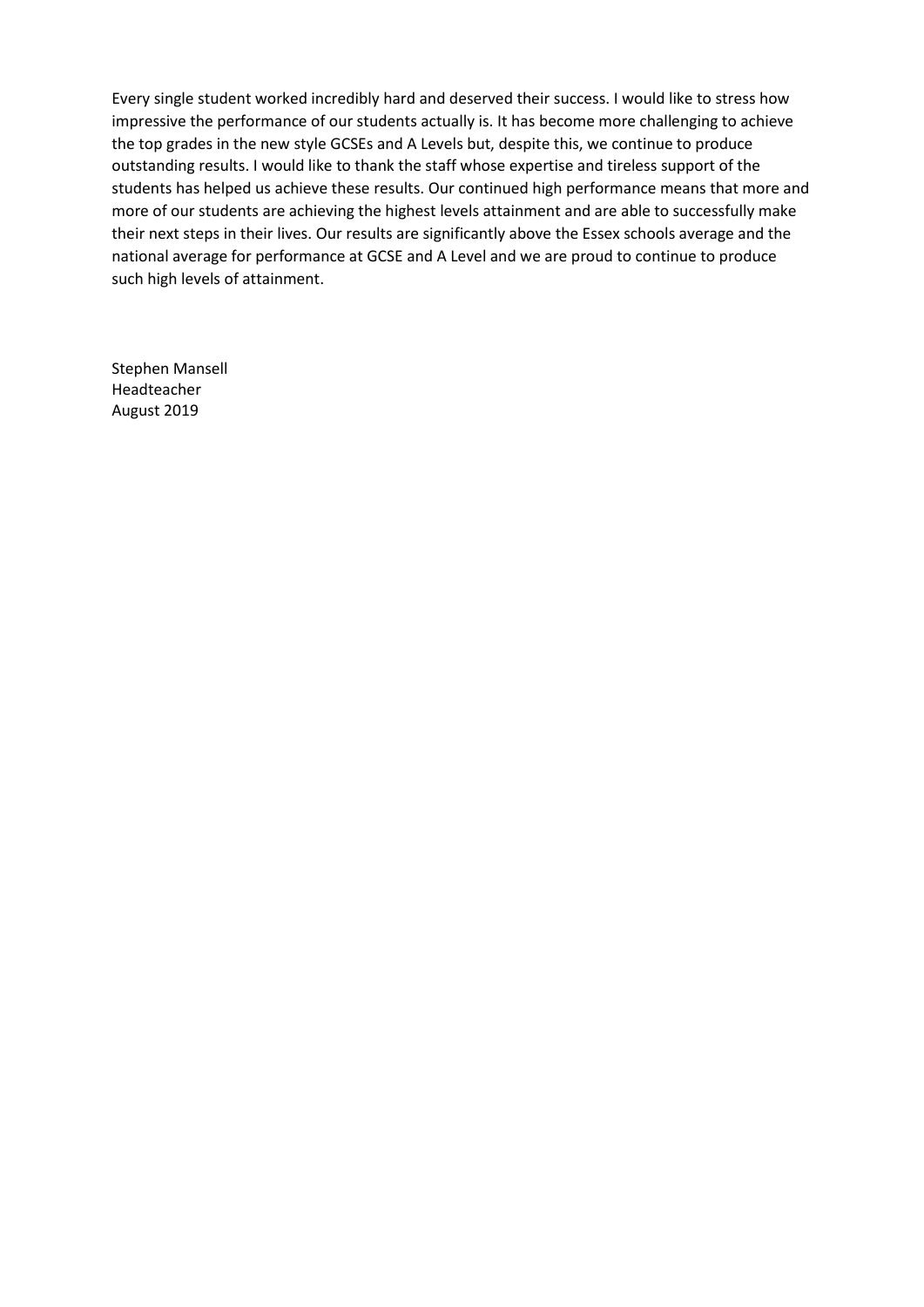## *Reformed (New) GCSEs in English and Mathematics*

| % of students achieving a GCSE in English     | 99% |
|-----------------------------------------------|-----|
| % of students achieving a GCSE in Mathematics | 99% |

| <b>Measure</b>                                                    | <b>Boswells</b> | <b>National</b> |
|-------------------------------------------------------------------|-----------------|-----------------|
| % of students achieving a 'Good Pass' (Grade 4+) in English       | 74              | 62              |
| Language                                                          |                 |                 |
| % of students achieving a 'Good Pass' (Grade 4+) in English       | 79              | 73              |
| Literature                                                        |                 |                 |
| % of students achieving a 'Good Pass' (Grade 4+) in Mathematics   | 71              | 60              |
| % of students achieving a 'Strong Pass' (Grade 5+) in English     | 55              | 45              |
| Language                                                          |                 |                 |
| % of students achieving a 'Strong Pass' (Grade 5+) in English     | 59              | 56              |
| Literature                                                        |                 |                 |
| % of students achieving a 'Strong Pass' (Grade 5+) in Mathematics | 44              | 40              |
| % of students achieving the English Baccalaureate 'Good Pass'     | 35              | 24 (2018        |
|                                                                   |                 | data)           |

## *Reformed (New) GCSE Results by subject – All figures are in percentages*

| <b>Name</b>                                   | <b>Boswells</b><br>$9 - 4$ | <b>National</b><br>$9 - 4$ |
|-----------------------------------------------|----------------------------|----------------------------|
|                                               |                            |                            |
| Art & Design                                  | 90                         | 75                         |
| <b>Biology</b>                                | 97                         | 90                         |
| <b>Business Studies</b>                       | 83                         | 66                         |
| Chemistry                                     | 97                         | 90                         |
| Computing                                     | 94                         | 62                         |
| Dance                                         | 88                         | 71                         |
| English Language                              | 74                         | 62                         |
| English Literature                            | 79                         | 74                         |
| French                                        | 60                         | 70                         |
| Geography                                     | 77                         | 66                         |
| German                                        | 100                        | 76                         |
| History                                       | 78                         | 64                         |
| Home Economics (Food Preparation & Nutrition) | 58                         | 66                         |
| <b>Mathematics</b>                            | 71                         | 60                         |
| Media Studies                                 | 65                         | 67                         |
| <b>Music</b>                                  | 87                         | 77                         |
| <b>Physical Education</b>                     | 62                         | 72                         |
| Physics                                       | 98                         | 91                         |
| <b>Religious Education</b>                    | 87                         | 72                         |
| Science (Combined) - Double Award             | 65                         | 56                         |
| Spanish                                       | 75                         | 71                         |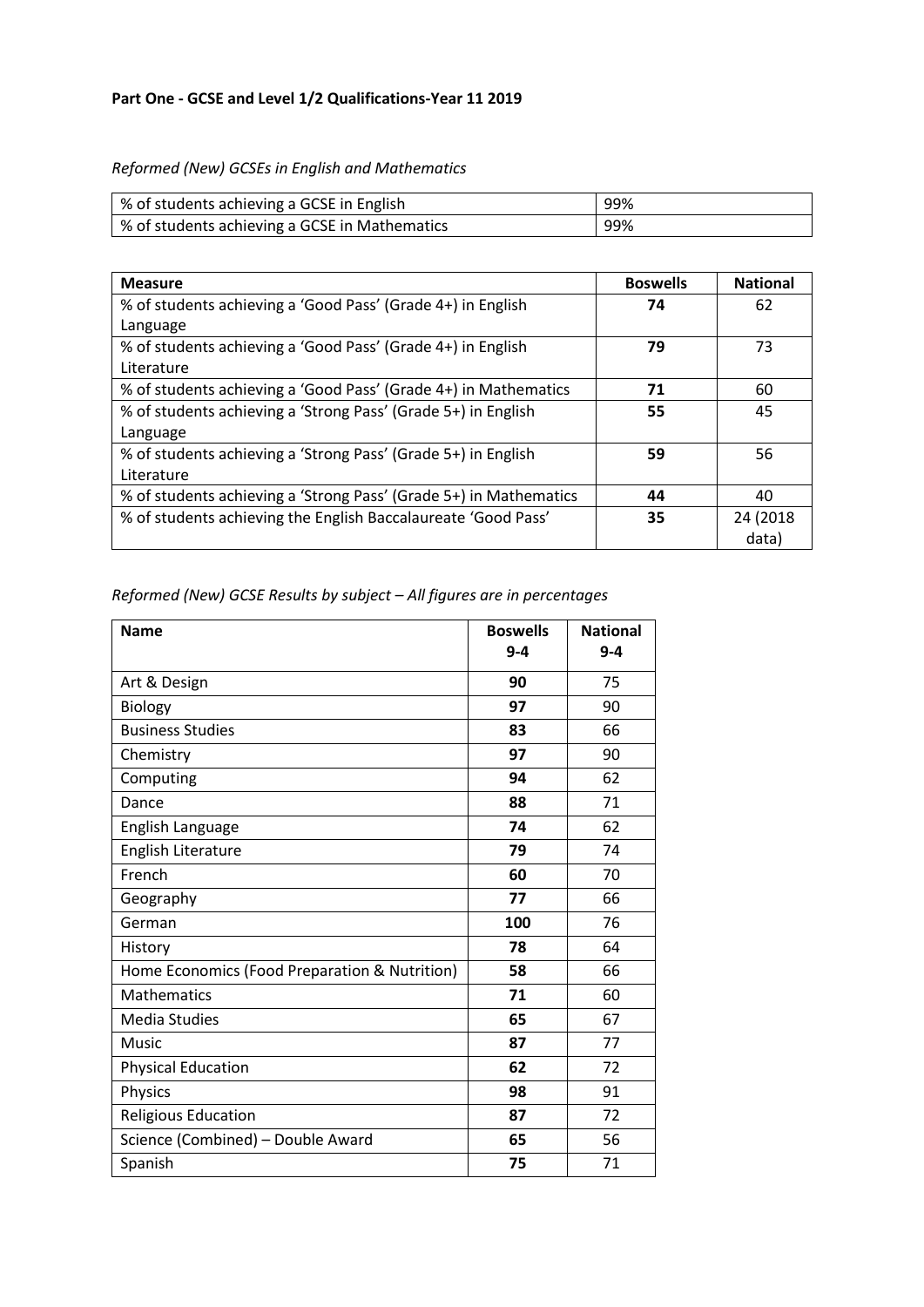*Legacy (old) GCSE Results by subject- All figures are in percentages.*

| <b>Name</b>                        | $A^*$ -C | <b>National</b><br>$A^*$ -C |
|------------------------------------|----------|-----------------------------|
| <b>Mathematics (Further Maths)</b> | 92       | $\overline{\phantom{0}}$    |

#### BTEC Level 2 Qualifications

*BTEC Level 1/2 First Award*

|                                 | Distinction* | Distinction | Merit % | Pass % | Level 1 Pass |
|---------------------------------|--------------|-------------|---------|--------|--------------|
|                                 | %            | %           |         |        | %            |
| <b>Music Technology</b>         | 25           | 17          | 42      | 16     |              |
| Performing Arts (Acting)        |              | 11          | 33      | 44     |              |
| <b>Performing Arts (Musical</b> |              | 16          | 21      | 47     |              |
| Theatre)                        | 16           |             |         |        |              |
| Tourism                         | 24           |             |         | 30     | 35           |

## Cambridge National Qualifications

## *Level 1/2 Cambridge National Certificate*

|                   | Distinction* | <b>Distinction</b> | Merit % | Pass % | Level 1 Pass |
|-------------------|--------------|--------------------|---------|--------|--------------|
|                   | %            | %                  |         |        | %            |
| Child Development | -            | 1.7<br>∸∸          | 25      | 20     | 91<br>JТ     |

## Level 1/2 Vocational Awards

|                        | Distinction* | <b>Distinction</b> | Merit % | Pass % | Level 1 Pass |
|------------------------|--------------|--------------------|---------|--------|--------------|
|                        | %            | ℅                  |         |        | %            |
| Constructing the Built |              | 20                 | 21      | 41     |              |
| Environment            |              |                    |         |        |              |
| <b>Retail Business</b> |              |                    | 25      | 59     |              |

#### Level 2 Certificate

|                                       | * ∧ | A*-A | A*-B         | $\Delta$ *-C |
|---------------------------------------|-----|------|--------------|--------------|
| Constricting the Built<br>Environment |     | 40   | $\mathbf{z}$ | າາ<br>∍∠     |

### Level 1 Gateway Qualification

|                                       | Pass |
|---------------------------------------|------|
| Skills in Progression Level 1 Diploma | 100% |
| Skills in Progression Level 2 Diploma | 100% |